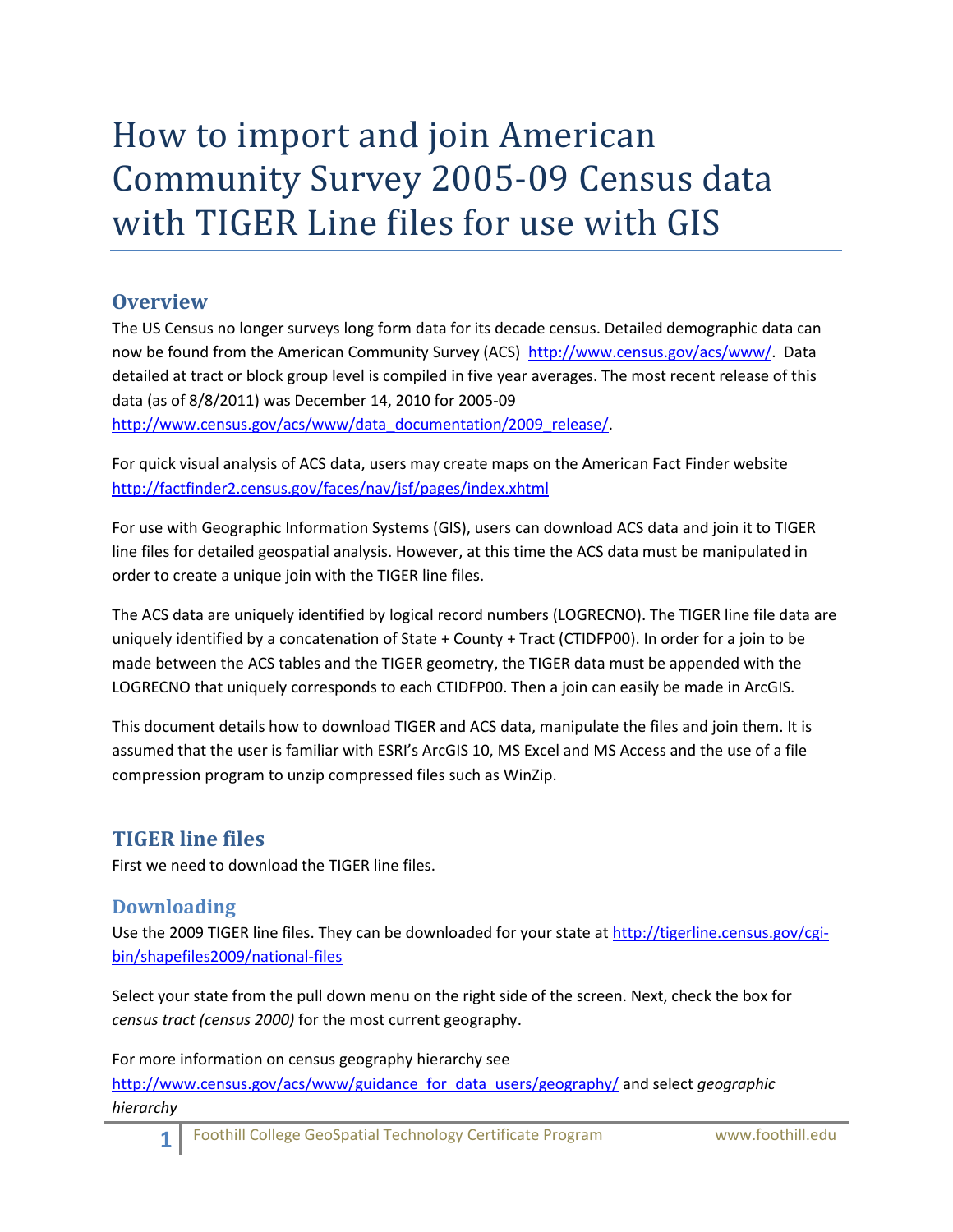The geography at the tract level has not changed since the 2000 census. There are some issues with the ACS data not matching the 2010 TIGER data, so it is suggested that you download the 2009 data [http://www.census.gov/acs/www/data\\_documentation/geography\\_notes/#tracts](http://www.census.gov/acs/www/data_documentation/geography_notes/#tracts)

## **Opening & importing**

Unzip the TIGER files. Use a program such as WinZip or PKZIP. Do not use the Windows XP unzip utility as it creates issues with the TIGER data (see usernote 7 [http://www.census.gov/geo/www/tiger/tgrshp2009/usernotes.html\)](http://www.census.gov/geo/www/tiger/tgrshp2009/usernotes.html)

Open ArcCatalog. Create a new Personal Geodatabase (in this example it is named census05-09). Import the census tract shape file to your geodatabase.



Note that due to the large size of California, I have taken a further step to open ArcMap and create a query for the San Francisco Bay Area region based on county FIPS codes (a directory of county FIPS codes by state can be found at<http://www.itl.nist.gov/fipspubs/co-codes/states.txt> ) and create a new shape file from the selection (right click on the layer in the table of contents, and select Data  $\rightarrow$  Export Data… Save the new shape file), then import it to the Geodatabase.

## **American Community Survey (ACS) data**

We next need to download and extract the ACS data and manipulate it to make it ready to import to Access and join to the TIGER data.

## **Downloading**

Go to [http://www2.census.gov/acs2005\\_2009\\_5yr/summaryfile/UserTools/](http://www2.census.gov/acs2005_2009_5yr/summaryfile/UserTools/) and download the Summary File Data Retrieval Tool. Unzip it. Open it.

Read the directions. Make sure that you enable macros. Start the Data Retrieval tool.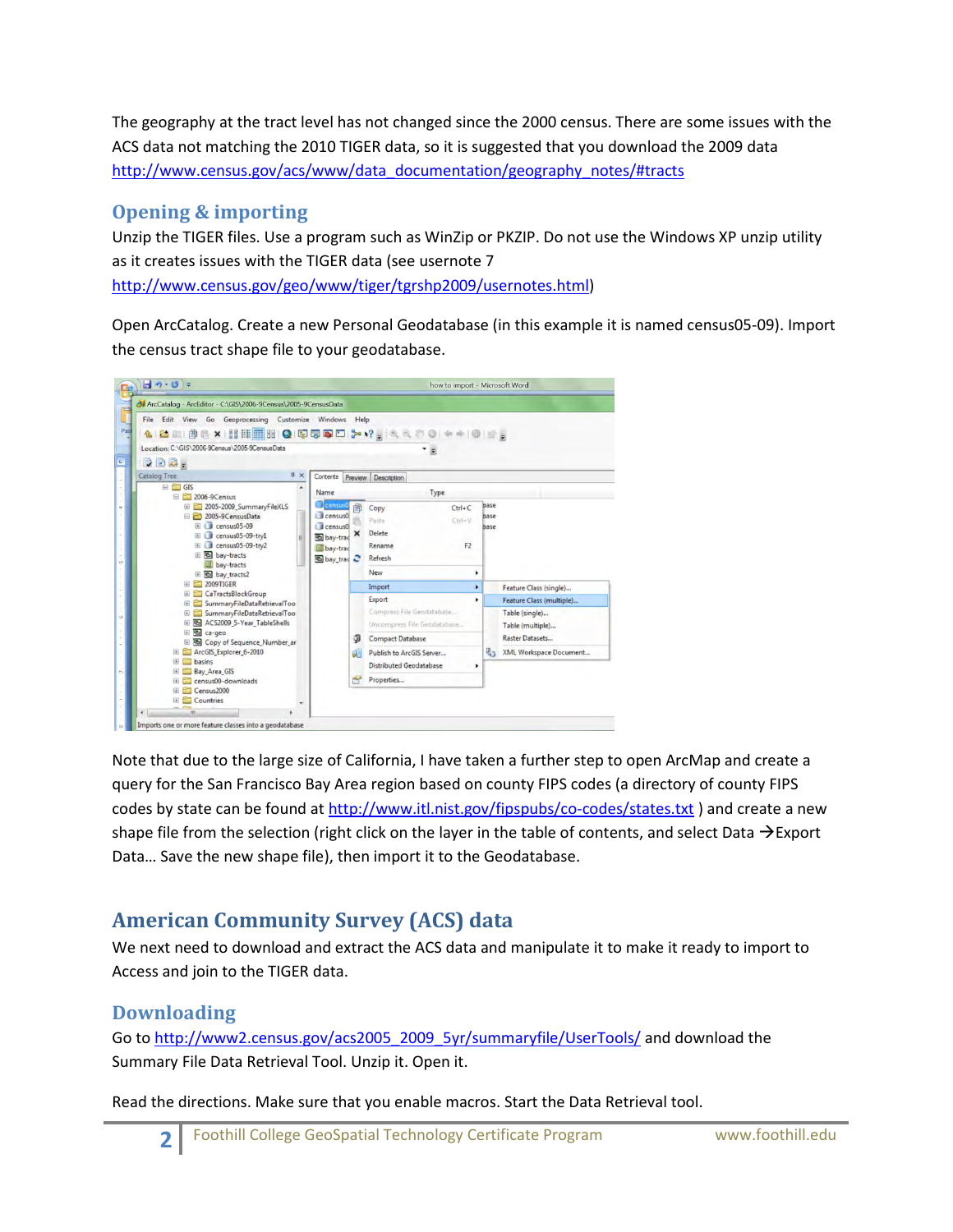**Step 1:** Select your state (CA). Select your data product (5 year 2005-09).

**Step 2:** Select the data set you are interested in. Make sure that you select the Tracts and Block groups only check box.

|                               | D                         | E                       | F.                            | G                                                                                                             | H                     |                |
|-------------------------------|---------------------------|-------------------------|-------------------------------|---------------------------------------------------------------------------------------------------------------|-----------------------|----------------|
| Sequence                      | Step 2 of 2: Table Lookup |                         |                               |                                                                                                               |                       | $\mathbf{x}$   |
|                               | Select by Table ID        |                         | G Select by Table Description | Select Table Name by ID or by Table                                                                           |                       |                |
| Table Name by<br>Description: |                           | FIRST ANCESTRY REPORTED |                               | Tracts and Block Groups ONLY (no checkmark defaults to all Geographies NOT including Tracts and Block Groups) |                       | $\overline{ }$ |
|                               |                           |                         |                               | Merge Estimates with Margin of Errors (This will take time to perform depending on the table size selected)   |                       |                |
|                               |                           | <b>Next</b>             | Cancel                        | <b>Clear Form</b>                                                                                             |                       |                |
|                               | π                         |                         |                               |                                                                                                               | <b>TO TO TA AGSIL</b> |                |
|                               | $\overline{\phantom{a}}$  |                         |                               |                                                                                                               | $10$ and $10$ years   |                |

WAIT for the *Operation Complete* notification.

You now have two important worksheets of data. The first is the Geography file which we will manipulate to make the link between the ACS and TIGER data. The second is the Estimates which contains the ACS data you are interested in.

|                                  |                                    | $-5$ |                             | $\frac{1}{2}$ . The set of $\frac{1}{2}$ |                |                                                      |             |                             |      | SummaryFileDataRetrievalTool_V1.0.0.7 - Microsoft Excel |                            |               |               |             |                           |                                                                                                    |   |                                |              |        | $\Box$ (a)   |       |
|----------------------------------|------------------------------------|------|-----------------------------|------------------------------------------|----------------|------------------------------------------------------|-------------|-----------------------------|------|---------------------------------------------------------|----------------------------|---------------|---------------|-------------|---------------------------|----------------------------------------------------------------------------------------------------|---|--------------------------------|--------------|--------|--------------|-------|
|                                  | Horne                              |      | Insert                      | Page Layout                              |                | Formulas                                             | <b>Data</b> | Review.                     | View | Developer                                               | Acrobat                    |               |               |             |                           |                                                                                                    |   |                                |              |        |              | $M -$ |
| <b>Nore</b>                      | Page<br>Linvout                    |      | Page Break<br>Preview       | Custom<br><b>Views</b>                   | Full<br>Screen | <b>Thursday</b><br>V Gridlines<br><b>Micropy Ear</b> |             | / Formula Bar<br>J Headings |      | 61<br>100%<br>Zoon                                      | ı.<br>Zoom to<br>Selection | New<br>Window | Arrande<br>吉川 | E<br>Freeze | ⊟<br>Split<br><b>Mide</b> | <b>Children Signs L. Share</b><br>El Synthronomi imoling<br>Panes - Units   Auflie at Worldw Power |   | 玉<br>Save<br>Workspace Windows | $\mathbf{E}$ | Switch | ug<br>Macros |       |
|                                  |                                    |      | Workbook Views              |                                          |                |                                                      | Show/Hille  |                             |      | Zoum                                                    |                            |               |               |             |                           | Witkbw                                                                                             |   |                                |              |        | Magros       |       |
|                                  | A1                                 |      | ۰                           |                                          | $\mathcal{L}$  | FILEID                                               |             |                             |      |                                                         |                            |               |               |             |                           |                                                                                                    |   |                                |              |        |              |       |
|                                  |                                    |      | B                           | c                                        | D              | Е                                                    |             | FGH                         |      |                                                         | κ                          |               |               | M           | N                         | ٥                                                                                                  | P | a                              | R            | s      | U            |       |
|                                  |                                    |      | FILEID TUSAI SUMLEVEL MPONE |                                          |                | LOGRECNO                                             |             | <b>USGHISTATE(</b>          |      | <b>STATE</b>                                            | COUNTY                     |               | <b>COUSUB</b> | PLACE       | <b>TRACT</b>              | <b>BLKGRP</b>                                                                                      |   | CONCILIANHIIANHHHH.ITSC        |              |        | AITS         |       |
|                                  | 2365 ACSSF CA                      |      | 080                         |                                          | 00             | 0002364                                              |             |                             |      | 06                                                      | 001                        |               | 91260         | 33000       | 436200                    |                                                                                                    |   |                                |              |        |              |       |
|                                  | 2366 ACSSF CA                      |      | 080                         |                                          | 00             | 0002365                                              |             |                             |      | 06                                                      | 001                        |               | 91260         | 33000       | 436300                    |                                                                                                    |   |                                |              |        |              |       |
|                                  | 2367 ACSSF CA                      |      | 080                         |                                          | 00             | 0002366                                              |             |                             |      | 06                                                      | 001                        |               | 91260         | 33000       | 436401                    |                                                                                                    |   |                                |              |        |              |       |
|                                  | 2368 ACSSF CA                      |      | 080                         |                                          | oo             | 0002367                                              |             |                             |      | 06                                                      | 001                        |               | 91260         | 33000       | 436402                    |                                                                                                    |   |                                |              |        |              |       |
|                                  | 2369 ACSSF CA                      |      | 080                         |                                          | $n\Delta$      | 0002368                                              |             |                             |      | 06                                                      | 001                        |               | 91260         | 33000       | 436500                    |                                                                                                    |   |                                |              |        |              |       |
|                                  | 2370 ACSSF CA                      |      | 080                         |                                          | OO             | 0002369                                              |             |                             |      | 06                                                      | 001                        |               | 91260         | 33000       | 436601                    |                                                                                                    |   |                                |              |        |              |       |
| <b>14 4 15 16 16 16 16 16 16</b> | 2221 ACCCE CA<br><b>STATISTICS</b> |      | n <sub>2</sub><br>MetaData  | Geography                                | n <sub>n</sub> | nnnazzn.<br>Estimates                                |             | MarginOfError               |      | ns.<br>Instructions                                     | 001<br>-91                 |               | 01260         | 22000       | AJESAT                    |                                                                                                    |   |                                |              |        |              |       |

#### **Manipulating the ACS data**

The VB code in the Summary File Data Retrieval Tool makes the Excel file large and ungainly, so we will copy the data that we are interested in to a new Excel file and manipulate it from there.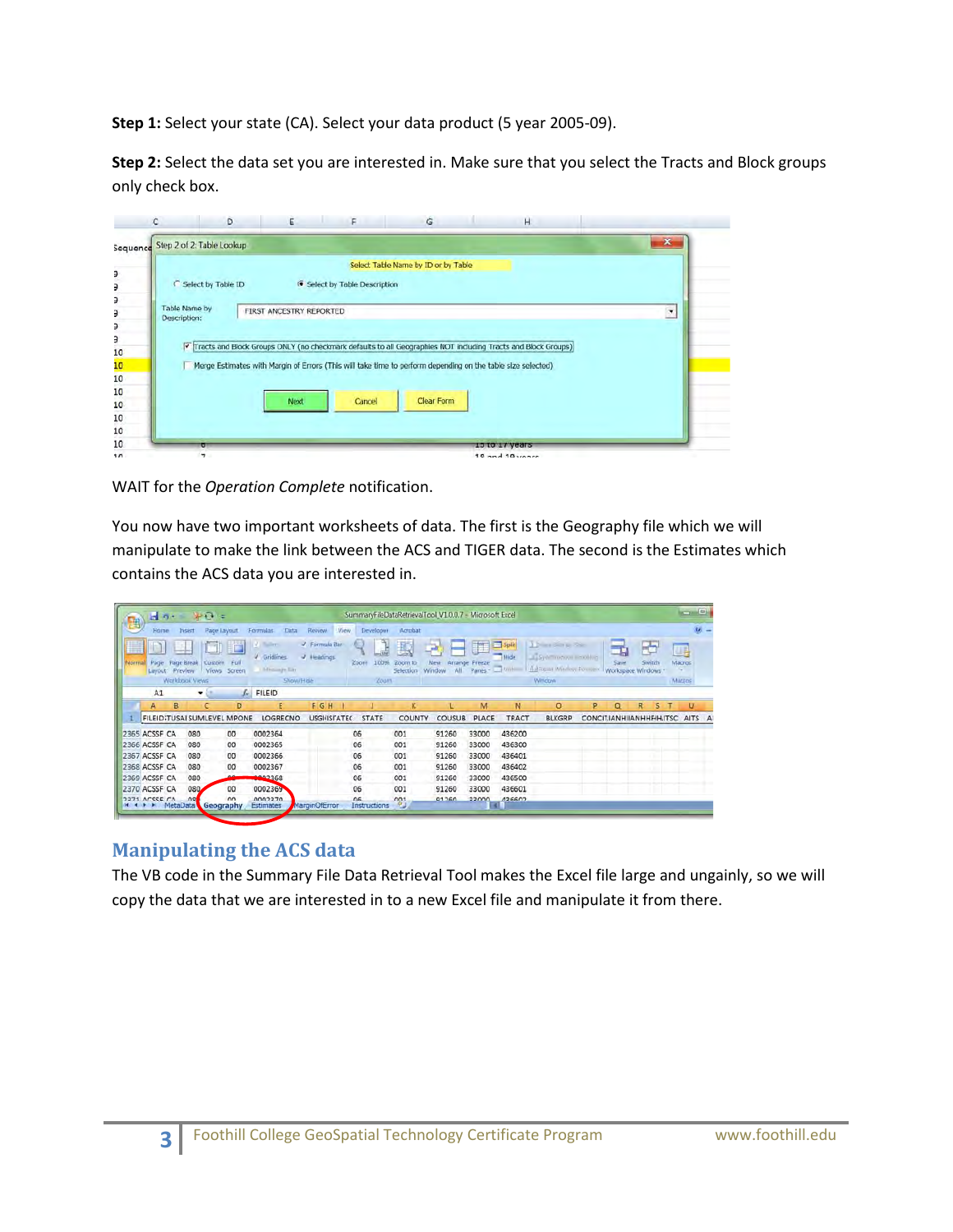#### *Geography*

In the Geography tab of the Summary File Data Retrieval Tool, copy the columns from LOGRECNO to TRACT.

|         | $-1 - 1$               |   | 斗 〇 =                                                                                       |                |                                                                                       |                                                 |                                       |                                  |                             |                                        |                            |         | SummaryFileDataRetrievalTool V1.0.0.7 - Microsoft Excel                                                                                     |
|---------|------------------------|---|---------------------------------------------------------------------------------------------|----------------|---------------------------------------------------------------------------------------|-------------------------------------------------|---------------------------------------|----------------------------------|-----------------------------|----------------------------------------|----------------------------|---------|---------------------------------------------------------------------------------------------------------------------------------------------|
| NOTTIAL | Home<br>Page<br>Lavout |   | Page Layout<br>Insert<br><b>Page Break</b><br>Custom<br>Preview<br>Views:<br>Workbook Views | Full<br>Screen | <b>Data</b><br>Formulas<br>$ J  = 20$<br>v<br>Gridlines<br>Mes top life.<br>Show/Hide | Resilety<br>View<br>V Formula Bar<br>V Headings | Developer<br>100%<br>Zomni<br>Tracycy | Acrobat<br>ZOOTI-10<br>Selection | <b>New</b><br>All<br>Window | Arrange Freeze<br>Paries <sup>11</sup> | $-$ Span<br>Filde<br>Timil | Calibri | I I View Side by Side<br>-9<br>Il Feneration concerna-<br>Save<br>de della ritaroni sono<br>Workspace W<br>$+11$<br>$-A$ $A$<br>s<br>ಀ<br>۰ |
|         | E1                     |   | ۰                                                                                           |                | f LOGRECNO                                                                            |                                                 |                                       |                                  |                             |                                        |                            | в       | $7.6$ + M<br>$^{+6}$<br>Ħ<br>O.<br>$\mathbf{A}$<br>٠<br>$\blacksquare$                                                                      |
|         | A                      | B | C                                                                                           | D              |                                                                                       | FGH                                             |                                       |                                  |                             | M                                      |                            | N       | o<br>$^{\circ}$<br>O                                                                                                                        |
|         |                        |   | FILEID TUSAI SUMLEVEL MPONE                                                                 |                | LOGRECNO                                                                              | <b>USGHISFATE(</b>                              | <b>STATE</b>                          | COUNTY                           | <b>COUSUB</b>               | PLACE                                  | TR                         | x       | Cut                                                                                                                                         |
|         | 2365 ACSSF CA          |   | 080                                                                                         | 00             | 0002364                                                                               |                                                 | 06                                    | 001                              | 91260                       | 33000                                  | 436                        | ÷       | Copy                                                                                                                                        |
|         | 2366 ACSSF CA          |   | 080                                                                                         | 00             | 0002365                                                                               |                                                 | 06                                    | 001                              | 91260                       | 33000                                  | 436                        | L3      | Paste                                                                                                                                       |
|         | 2367 ACSSF CA          |   | 080                                                                                         | 00             | 0002366                                                                               |                                                 | 06                                    | 001                              | 91260                       | 33000                                  | 436                        |         | Paste Special                                                                                                                               |
|         | 2368 ACSSF CA          |   | 080                                                                                         | 00             | 0002367                                                                               |                                                 | 06                                    | 001                              | 91260                       | 33000                                  | 436                        |         | Insert Copied Cells                                                                                                                         |
|         | 2369 ACSSF CA          |   | 080                                                                                         | 00             | 0002368                                                                               |                                                 | 06                                    | 001                              | 91260                       | 33000                                  | 436                        |         | Delete                                                                                                                                      |
|         | 2370 ACSSF CA          |   | 080                                                                                         | 00             | 0002369                                                                               |                                                 | 06                                    | 001                              | 91260                       | 33000                                  | 436                        |         | Clear Contents                                                                                                                              |
|         | 2371 ACSSF CA          |   | 080                                                                                         | 00             | 0002370                                                                               |                                                 | 06                                    | 001                              | 91260                       | 33000                                  | 436                        |         | Format Cells                                                                                                                                |
|         | 2372 ACSSF CA          |   | 080                                                                                         | 00             | 0002371                                                                               |                                                 | 06                                    | 001                              | 91260                       | 33000                                  | 436                        |         |                                                                                                                                             |
|         | 2373 ACSSF CA          |   | 080                                                                                         | 00             | 0002372                                                                               |                                                 | 06                                    | 001                              | 91260                       | 33000                                  | 436                        |         | Column Width.                                                                                                                               |
|         | 2374 ACSSF CA          |   | 080                                                                                         | 00             | 0002373                                                                               |                                                 | 06                                    | 001                              | 91260                       | 33000                                  | 436                        |         | Hide                                                                                                                                        |
|         | 2375 ACSSF CA          |   | 080                                                                                         | 00             | 0002374                                                                               |                                                 | 06                                    | 001                              | 91260                       | 33000                                  | 437                        |         | Unhide                                                                                                                                      |
|         | 2376 ACSSF CA          |   | 080                                                                                         | 00             | 0002375                                                                               |                                                 | 06                                    | 001                              | 91260                       | 33000                                  | 437100                     |         |                                                                                                                                             |
|         | 2377 ACSSF CA          |   | 080                                                                                         | 00             | 0002376                                                                               |                                                 | 06                                    | 001                              | 91260                       | 33000                                  | 437200                     |         |                                                                                                                                             |
|         | 2378 ACSSF CA          |   | 080                                                                                         | 00             | 0002377                                                                               |                                                 | 06                                    | 001                              | 91260                       | 33000                                  | 437300                     |         |                                                                                                                                             |

Open a new Excel workbook. Right click on the first cell and select Paste Special. Select the radio button 'values'. Click OK

| ru.                  |                                                                 |
|----------------------|-----------------------------------------------------------------|
| Home<br>Insert       | Formulas<br>Data<br>Review<br>Page Layout                       |
|                      | V Rüler<br>V Formula<br>HE I<br>J Hoading<br><b>V</b> Gridlines |
| <b>Paste Special</b> | 见<br>$\overline{\mathbf{x}}$                                    |
| Paste                |                                                                 |
| A                    | All using Source theme                                          |
| <b>Formula</b> ,     | All except borders                                              |
| Values               | Column widths                                                   |
| Form                 | Formulas and number formats                                     |
| Comments             | Values and number formats                                       |
| Validation           |                                                                 |
| Operation            |                                                                 |
| O None               | Multiply                                                        |
| Add                  | Divide                                                          |
| Subtract             |                                                                 |
| Skip blanks          | Transpose                                                       |
| Paste Link           | Cancel<br>OK                                                    |
|                      |                                                                 |

Title a new column (K) as GEOID\_LINK. This is going to be the column that we will concatenate the state, county and tract values. In the next cell, type the formula *=CONCATENATE(* Then click on the cells in that row (row 2) that correspond to State, County and Tract, in this case F2, G2, J2.

| 出り<br>м<br>B                                                                                                                                           |                                               | Book1 - Microsoft Excel                                     |                               |                                                    |          | $\mathbf{m}$     |
|--------------------------------------------------------------------------------------------------------------------------------------------------------|-----------------------------------------------|-------------------------------------------------------------|-------------------------------|----------------------------------------------------|----------|------------------|
| Review<br>Home<br>Data<br>Irisent<br>Page Layout<br>Formulat                                                                                           | Acrobat<br>View<br>Developer                  |                                                             |                               |                                                    |          | $N = \mathbb{R}$ |
| <b>STEP IN THE STATE</b><br><b>2</b> Formula Bar<br>$J$ Headings<br>J Gridlines<br>Page Page Break<br>Custom Full<br>Views Screen<br>Preview<br>Layout | I<br>61<br>100%<br>Zoom<br>Znom<br>Selection. | O<br>▬<br>Arrange Freeze<br>New<br>Window<br>Panes -<br>All | I I View Side by Side<br>Save | u,<br>Switch<br><b>Macros</b><br>Workspace Windows |          |                  |
| Werkbook Views<br>Show/Hide                                                                                                                            | Znicom                                        |                                                             | Window <sup>®</sup>           | Máezos:                                            |          |                  |
| K2<br>$=$ CONCATENATE(F2,G2,J2)<br>$\cdot$                                                                                                             |                                               |                                                             |                               |                                                    |          |                  |
| B<br>$\mathsf{A}$                                                                                                                                      | н<br>G                                        |                                                             | M                             | N                                                  | $\alpha$ | R                |
| <b>LOGRECN(US</b><br><b>REGION</b><br>DIVISION STATECE<br><b>STATE</b>                                                                                 | COUNTY<br>COUSUB                              | PLACE<br>TRACT                                              | <b>GEOID_LINK</b>             |                                                    |          |                  |
| 2 0000001<br>06                                                                                                                                        |                                               |                                                             |                               |                                                    |          |                  |
| 0000002<br>06                                                                                                                                          |                                               |                                                             |                               |                                                    |          |                  |
| 4 0000003<br>06                                                                                                                                        |                                               |                                                             |                               |                                                    |          |                  |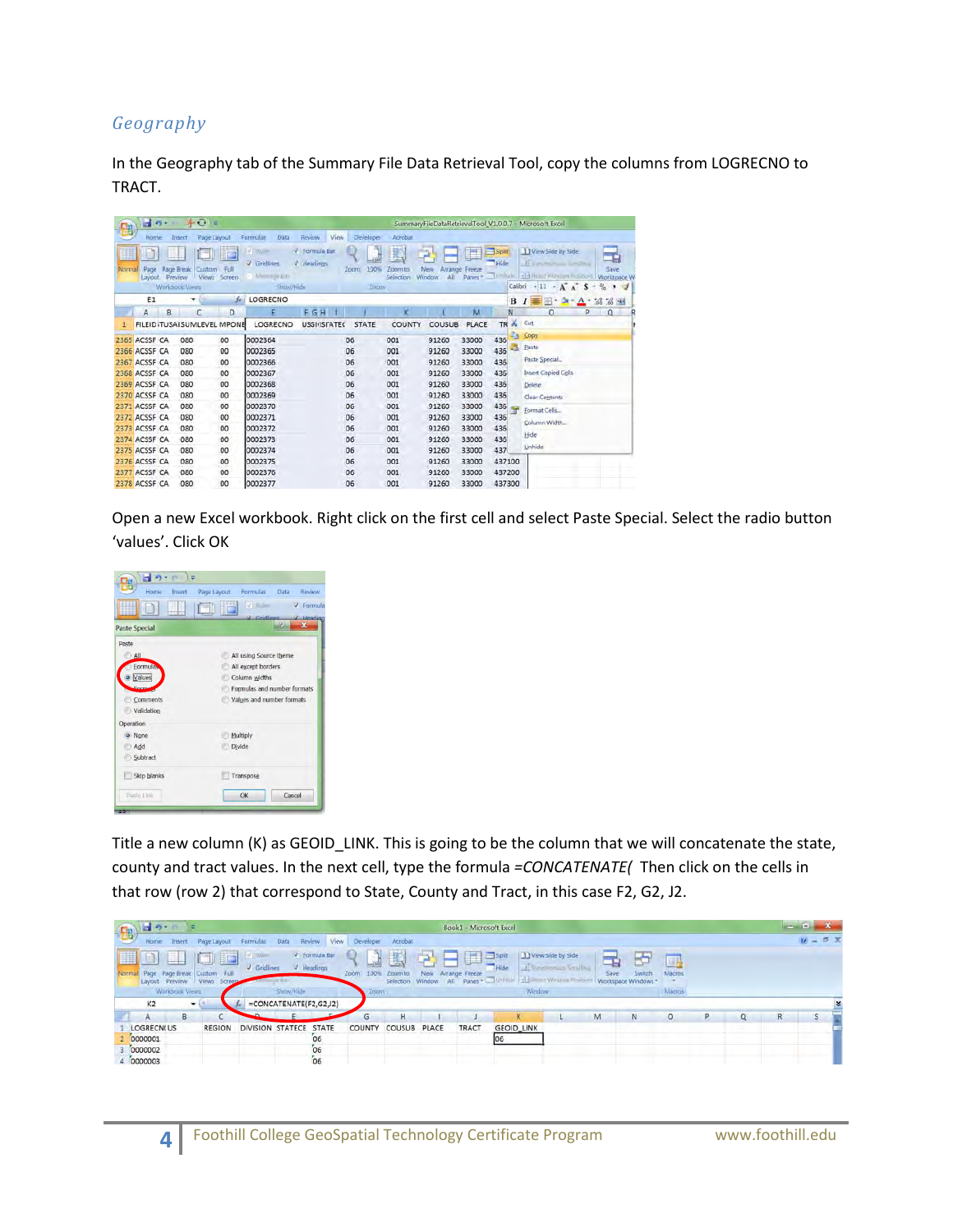Use the Copy command on the cell you just typed in (K2). Next, highlight the entire column (K) and click the Paste command. Save the file (this example is called CA\_tracts).

Finally, Access will not import formulas, so we need to use the paste special command again to create a copy of the concatenated data that is values rather than formulas. Highlight the concatenated column, copy it then *paste special*  $\rightarrow$  *values* (as above) in the next column (L).

As a last housekeeping step, delete all columns that are no longer necessary. Highlight columns B through L and select Delete. Your resulting worksheet should look as below:

| <b>BO-PR</b>                                |                                   |                               |   |         |                                                                     | Ca-Tracts - Microsoft Excel                                                                                                                                                                                                                                                                                                                                                                                                                     |         |        |                |         |                             |   |           | $-6 - X -$                                                                                              |
|---------------------------------------------|-----------------------------------|-------------------------------|---|---------|---------------------------------------------------------------------|-------------------------------------------------------------------------------------------------------------------------------------------------------------------------------------------------------------------------------------------------------------------------------------------------------------------------------------------------------------------------------------------------------------------------------------------------|---------|--------|----------------|---------|-----------------------------|---|-----------|---------------------------------------------------------------------------------------------------------|
| $\mathbf{B}$                                |                                   |                               |   |         | Home Insert Page Layout Formulas Data Review View Developer Acrobat |                                                                                                                                                                                                                                                                                                                                                                                                                                                 |         |        |                |         |                             |   |           | $M - B X$                                                                                               |
| $X$ Cut<br>$\frac{1}{2}$ $\frac{1}{4}$ Cepy |                                   |                               |   |         |                                                                     | Calibri $\cdot$ 11 $\cdot$ $\mathbf{A}^*$ $\mathbf{A}^*$ $\equiv$ $\mathbf{B}$ $\mathbf{B}$ $\mathbf{B}$ $\mathbf{C}$ $\mathbf{D}$ $\mathbf{A}$ $\mathbf{C}$ $\mathbf{D}$ $\mathbf{D}$ $\mathbf{D}$ $\mathbf{D}$ $\mathbf{D}$ $\mathbf{D}$ $\mathbf{D}$ $\mathbf{D}$ $\mathbf{D}$ $\mathbf{D}$ $\mathbf{D}$ $\mathbf{D}$ $\$<br>Paste J Format Painter B I U · 田 · ユ · 스 · 三 芸 選 读 課 · 当 Merge & Center · S · % · 38.58 Conditional Format Good |         | Normal | Bad<br>Neutral |         | 子子园<br>Insert Delete Format |   | 2 Clear - | $\sum_{\text{all real}} \text{Aut}(S(\text{un}) \times \text{A})$<br>Sort & Find &<br>Filter * Select * |
| Clipboard                                   | <b>SEAT COMPANY</b>               | Ford                          |   |         |                                                                     | <b>Calculation of Alignment Calculation Calculation Calculation Calculation Calculation Calculation Calculation Calculation Calculation Calculation Calculation Calculation Calculation Calculation Calculation Calculation Calc</b>                                                                                                                                                                                                            |         |        |                |         |                             |   |           | Editing                                                                                                 |
| C1                                          | $+1$                              | $\frac{f_{\rm m}}{f_{\rm m}}$ |   |         |                                                                     |                                                                                                                                                                                                                                                                                                                                                                                                                                                 |         |        |                |         |                             |   |           | $\boldsymbol{z}$                                                                                        |
| A                                           | <b>B</b> .                        | $\mathsf{C}$                  | D | $E$ $F$ | G                                                                   | $H = 1$ $1$                                                                                                                                                                                                                                                                                                                                                                                                                                     | $K$ $L$ | M      | N              | $\circ$ | P                           | Q | R         | S                                                                                                       |
| LOGRECNO<br>2 0000001<br>0000002            | <b>GEOID LINK</b><br>06<br>$"$ 06 |                               |   |         |                                                                     |                                                                                                                                                                                                                                                                                                                                                                                                                                                 |         |        |                |         |                             |   |           |                                                                                                         |
| 4 0000003<br>5 0000004                      | $^{7}$ 06<br>06                   |                               |   |         |                                                                     |                                                                                                                                                                                                                                                                                                                                                                                                                                                 |         |        |                |         |                             |   |           |                                                                                                         |
| 6 0000005<br>7 0000006                      | 06<br>06                          |                               |   |         |                                                                     |                                                                                                                                                                                                                                                                                                                                                                                                                                                 |         |        |                |         |                             |   |           |                                                                                                         |
| 8 0000007<br>9 0000008                      | 06<br>06                          |                               |   |         |                                                                     |                                                                                                                                                                                                                                                                                                                                                                                                                                                 |         |        |                |         |                             |   |           |                                                                                                         |
| 10 0000009                                  | 06                                |                               |   |         |                                                                     |                                                                                                                                                                                                                                                                                                                                                                                                                                                 |         |        |                |         |                             |   |           |                                                                                                         |
| 11 0000010<br>12 0000011                    | 06<br>06                          |                               |   |         |                                                                     |                                                                                                                                                                                                                                                                                                                                                                                                                                                 |         |        |                |         |                             |   |           |                                                                                                         |
| 13 0000012<br>14 0000013                    | 06<br>06001                       |                               |   |         |                                                                     |                                                                                                                                                                                                                                                                                                                                                                                                                                                 |         |        |                |         |                             |   |           |                                                                                                         |
| 15 0000014<br>16 0000015                    | 06003<br>06005                    |                               |   |         |                                                                     |                                                                                                                                                                                                                                                                                                                                                                                                                                                 |         |        |                |         |                             |   |           |                                                                                                         |
| 17 0000016<br>18 0000017                    | 06007<br>06009                    |                               |   |         |                                                                     |                                                                                                                                                                                                                                                                                                                                                                                                                                                 |         |        |                |         |                             |   |           |                                                                                                         |
| 19 0000018<br>20 0000019                    | 06011<br>06013                    |                               |   |         |                                                                     |                                                                                                                                                                                                                                                                                                                                                                                                                                                 |         |        |                |         |                             |   |           |                                                                                                         |
| 21 0000020                                  | 06015                             |                               |   |         |                                                                     |                                                                                                                                                                                                                                                                                                                                                                                                                                                 |         |        |                |         |                             |   |           |                                                                                                         |
| 22 0000021<br>23 0000022                    | 06017<br>06019                    |                               |   |         |                                                                     |                                                                                                                                                                                                                                                                                                                                                                                                                                                 |         |        |                |         |                             |   |           |                                                                                                         |
| 24 0000023                                  | 06021                             |                               |   |         |                                                                     |                                                                                                                                                                                                                                                                                                                                                                                                                                                 |         |        |                |         |                             |   |           |                                                                                                         |

#### *Estimates Data*

In the Summary File Data Retrieval tool, click on the Estimates tab. This time, select the entire worksheet (CTRL  $+$  a) and copy it.

Open your second Excel file (CA\_tracts). Click on the Sheet 2 tab at the bottom. Repeat the above steps to 'paste special' the data that you copied from the Estimates tab of the Summary File Data Retrieval tool.

Sheet 2 should now look like the example below.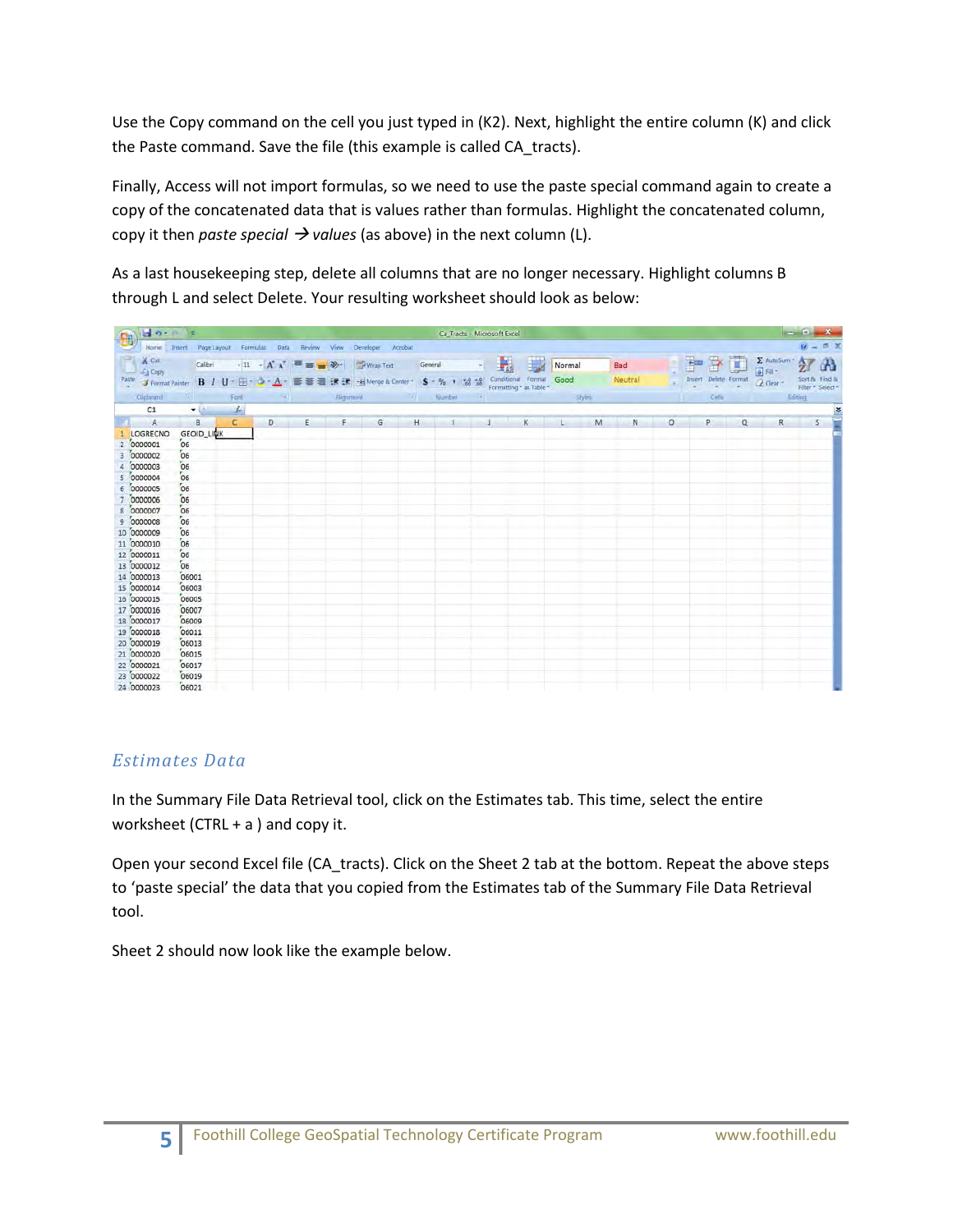| B | 日の一         |                                         |                                        |                 |                                           |                             |                         |         |                | Ca-Tracts - Microsoft Excel |                                                                                                                                         |    |   |                   |                        |   |          |    |           |
|---|-------------|-----------------------------------------|----------------------------------------|-----------------|-------------------------------------------|-----------------------------|-------------------------|---------|----------------|-----------------------------|-----------------------------------------------------------------------------------------------------------------------------------------|----|---|-------------------|------------------------|---|----------|----|-----------|
|   | Home        | <b>Jriser</b>                           | Page Layout                            | <b>Formidas</b> | <b>CLAIR</b>                              | Review<br>View              | Developer               | Acrobat |                |                             |                                                                                                                                         |    |   |                   |                        |   |          |    | $10 - 17$ |
|   |             | <b>Bann Break</b><br>Workfabbl: Views   | <b>Total</b><br>Screen<br><b>Views</b> | Gridlines       | Adventurers if the<br>Show/Hide           | / Formula Bar<br>V Headings | 100%<br>Zoom<br>Zoem    |         | Arrange Freeze | 画<br>$S$ glit               | 1 I View Side by Side<br>Window                                                                                                         |    |   | Workspace Windows | 山头<br>Marros<br>Macros |   |          |    |           |
|   | A1          |                                         |                                        |                 | F Table: B04001 - FIRST ANCESTRY REPORTED |                             |                         |         |                |                             |                                                                                                                                         |    |   |                   |                        |   |          |    |           |
|   |             | B                                       |                                        |                 |                                           |                             | G                       | H       |                |                             |                                                                                                                                         | M  | N | $\circ$           |                        | p | $\alpha$ | R. |           |
|   |             | Table: 804001 - FIRST ANCESTRY REPORTED |                                        |                 |                                           |                             |                         |         |                |                             |                                                                                                                                         |    |   |                   |                        |   |          |    |           |
|   | 2 File Type | Estimate TState                         |                                        | itter#          | SegNum                                    |                             |                         |         |                |                             | LOGRECN(Geo Name B04001Tot B04001Afg B04001Alt B04001Als B04001Am B04001Art B04001Egr B04001Ira B04001Ior B04001Let B04001McB04001PalB0 |    |   |                   |                        |   |          |    |           |
|   | ACSSF       | 2009e5                                  | ca                                     | 000             | 0014                                      |                             | 0013343 Census Tr: 2872 |         |                |                             |                                                                                                                                         |    |   |                   |                        |   |          |    |           |
|   | 4 ACSSF     | 2009e5                                  | ca                                     | $\sim$          | 0014                                      |                             | 0013344 Census Tr: 2076 |         |                |                             |                                                                                                                                         | 16 |   | 16                |                        |   |          |    |           |
|   | 5 ACSSF     | 2009e5                                  | lca                                    | 000             | 0014                                      |                             | 0013345 Census Tr: 4964 |         |                |                             | $70^{\circ}$                                                                                                                            |    |   |                   |                        |   |          |    |           |
|   | 6 ACSSF     | 2009e5                                  | ca                                     | 000             | 0014                                      |                             | 0013346 Census Tr:4223  |         |                |                             | 88                                                                                                                                      |    |   |                   |                        |   |          |    |           |
|   | 7 ACSSE     | 2009e5                                  | <b>CB</b>                              | $\infty$        | 0014                                      |                             | 0013347 Census Tr: 3759 |         |                |                             | $50^{\circ}$                                                                                                                            | 55 |   |                   |                        |   |          |    |           |

We need to complete two more steps: First, remove the first row so that the data will import correctly into Access. Highlight the row, then right click and select Delete.

The second thing that needs to be done to clean up the data is to remove the line breaks in the cells labeling the fields. Note that when you click on the cell labeling the column header (such as H1), you only see the numeric code. The text label is on a second line. This will present problems when importing to Access. To remove the numeric code and line break do the following:

Open the Find and Replace box. Use the key strokes CTRL + f. Click on the Replace tab.

In the 'Find What' box, type in the numeric code (in this case B04001) followed by the keyboard shortcut for a line break. If you are using a full keyboard, hold down the ALT key and type the number pad keys 010. If you are using a laptop or condensed keyboard without a number pad, look for the FUNCTION number pad inscribed on your keys, and hold down FN + ALT + 010 (in the inscribed number pad). Nothing beyond the B04001 will show up in the Find What box. Leave the Replace With box blank. Click Replace All.



The numeric code will now be gone, and you will just be left with the English description of each field.

Save your workbook. Close Excel.

## **Joining ACS and TIGER Line files in Access**

In this step we will import the ACS data to the GeoDatabase, and join the LOGRECNO to the CTIDFP00 in the TIGER line file.

#### **Importing Excel Data**

Open your GeoDatabase in Access. You will see a Security Warning.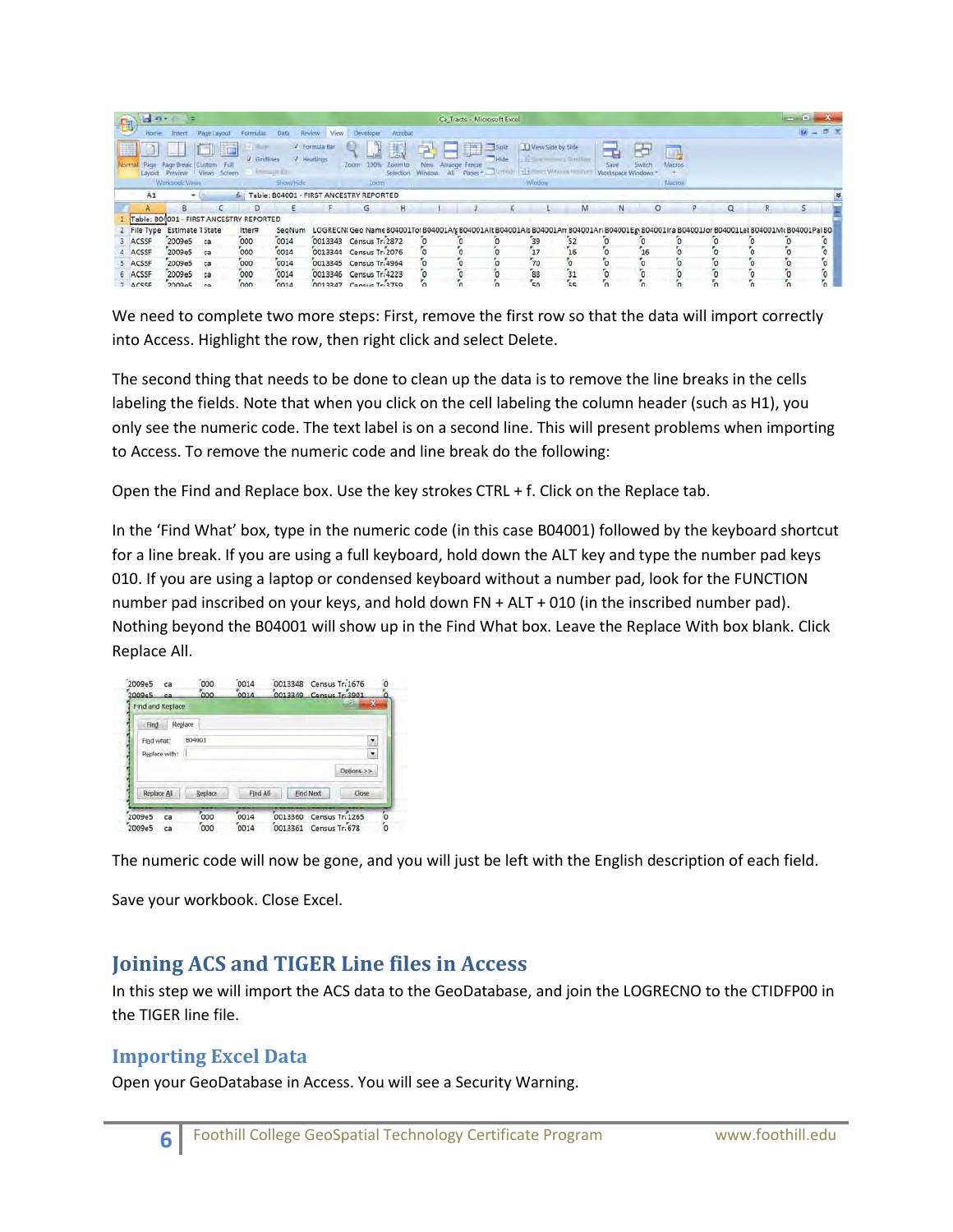| <b>Dr</b>            | Table Tools<br>$\rightarrow$<br>IS.                                                                         | Microsoft Access                                                                                                                                                                                                      |           |
|----------------------|-------------------------------------------------------------------------------------------------------------|-----------------------------------------------------------------------------------------------------------------------------------------------------------------------------------------------------------------------|-----------|
| <b>LU</b>            | Home<br>Create<br>Acrobat<br>Datasheet<br>External Data<br>Database Tools                                   |                                                                                                                                                                                                                       | <b>Ka</b> |
| View                 | M. Car<br>Calibri<br>$-11$<br><b>L'a Copy</b><br>Paste<br>$-$<br>B <sub>1</sub><br>$-1.2x$<br>Fromat Valvin | Replace<br><b>E</b> Selection<br>A<br>ø<br><b>RESERVE</b><br>Advanced *<br>Spelling<br>$\frac{21}{3}$<br>Go To *<br><b>催售</b><br>Find<br>Switch<br>Refresh<br>Stee to<br>Filter V Tougle Filter<br>More +<br>Select - |           |
| <b>Views</b>         | <b>Clinticand</b><br>Ford                                                                                   | $All -$<br>Fit Form Windows -<br><b>Rich Test</b><br>Sout & Filter<br><b>Hind</b><br>Window<br>Records                                                                                                                |           |
| <b>College State</b> | Security Warning Certain content in the database has been disat<br>Options.<br>$\sim$                       |                                                                                                                                                                                                                       | ×         |

Click on the Options button and select the radio button to enable content.

Click the External Data tab, and select Import Excel. Navigate to the Excel file you just created (CA\_tracts). Leave the radio button as its default (import the source data to a new table in its current database).

| <b>The Company</b><br>$-473$<br>n a       | census05-09 ; Database (Access 2002 - 2003 file format) - Microsoft Access                                                                                                                                                                                                                                                                                          | 33<br>$=$ $ w $ |
|-------------------------------------------|---------------------------------------------------------------------------------------------------------------------------------------------------------------------------------------------------------------------------------------------------------------------------------------------------------------------------------------------------------------------|-----------------|
| External Data<br><b>Home</b>              | Database Tools<br>Acrobat                                                                                                                                                                                                                                                                                                                                           | v               |
| velloint<br>Saved<br><b>Eurph</b><br>Acre | 一<br><b>Av A Word</b><br><b>Contract Contract</b><br>Text Film<br><b>The Co</b><br><b>Contract</b><br><b>HITEL</b><br><b>West Text File</b><br>$\left( \frac{1}{2} \right)$<br><b>PELLU</b><br>関田<br><b>WEN</b><br>shall source into<br><b>Pineriotistic</b><br>Excel SharePoint PDF<br><b>Address dist</b><br>Saved.<br>$-1$<br>Creste Maturne allow Commonlys on, |                 |
| <i>Imports</i><br><b>limpeut</b>          | $-2$ $x$<br>Get External Data - Excel Spreadsheet                                                                                                                                                                                                                                                                                                                   |                 |
| 381<br><b>All Tables</b>                  | Select the source and destination of the data                                                                                                                                                                                                                                                                                                                       |                 |
| GDB Column $2 - 4$                        |                                                                                                                                                                                                                                                                                                                                                                     |                 |
| GDB_Columnin                              |                                                                                                                                                                                                                                                                                                                                                                     |                 |
| GDB GeomC *                               | Specify the source of the data.                                                                                                                                                                                                                                                                                                                                     |                 |
| 甜<br>GDB_GeomCol                          | Elle name: C:\GIS\2006-9Census\2005-9CensusData\Ca_Tracts.xlsx<br>Browse                                                                                                                                                                                                                                                                                            |                 |
| GDB ItemRel *                             | Specify how and where you want to store the data in the current database.                                                                                                                                                                                                                                                                                           |                 |
| GDB_ItemRelat                             | . Import the source data into a new table in the current database.                                                                                                                                                                                                                                                                                                  |                 |
| GDB ItemRel *                             | If the specified table does not exist, Access will create it. If the specified table already exists, Access might overwrite its contents with the<br>imported data. Changes made to the source data will not be reflected in the database.                                                                                                                          |                 |
| 疆<br>GDB ItemRelat                        | Append a copy of the records to the table: [802001 Race]                                                                                                                                                                                                                                                                                                            |                 |
| 釜<br><b>GDB</b> Items                     | If the specified table exists, Access will add the records to the table. If the table does not exist, Access will create it. Changes made to the<br>source data will not be reflected in the database.                                                                                                                                                              |                 |
| GDB_Items: Ta.                            | Link to the data source by creating a linked table.                                                                                                                                                                                                                                                                                                                 |                 |
| GDB Items S., *                           | Access will create a table that will maintain a link to the source data in Excel. Changes made to the source data in Excel will be reflected in the<br>linked table. However, the source data cannot be changed from within Access.                                                                                                                                 |                 |
| GDB_Items_Sh.                             |                                                                                                                                                                                                                                                                                                                                                                     |                 |
| GDB ItemTy R                              |                                                                                                                                                                                                                                                                                                                                                                     |                 |
| GDB_ItemType                              |                                                                                                                                                                                                                                                                                                                                                                     |                 |
| GDB Replica 2                             |                                                                                                                                                                                                                                                                                                                                                                     |                 |
| GDB Replicato<br>亜                        |                                                                                                                                                                                                                                                                                                                                                                     |                 |
| <b>GDB</b> SpatialR *                     |                                                                                                                                                                                                                                                                                                                                                                     |                 |
| GDB_SpatialRe_                            | OK<br>Cancel                                                                                                                                                                                                                                                                                                                                                        |                 |

Click OK. On the next screen, select Sheet 1 to import (we will repeat this process for sheet 2). On the third screen, check the box to use the first row as column headers.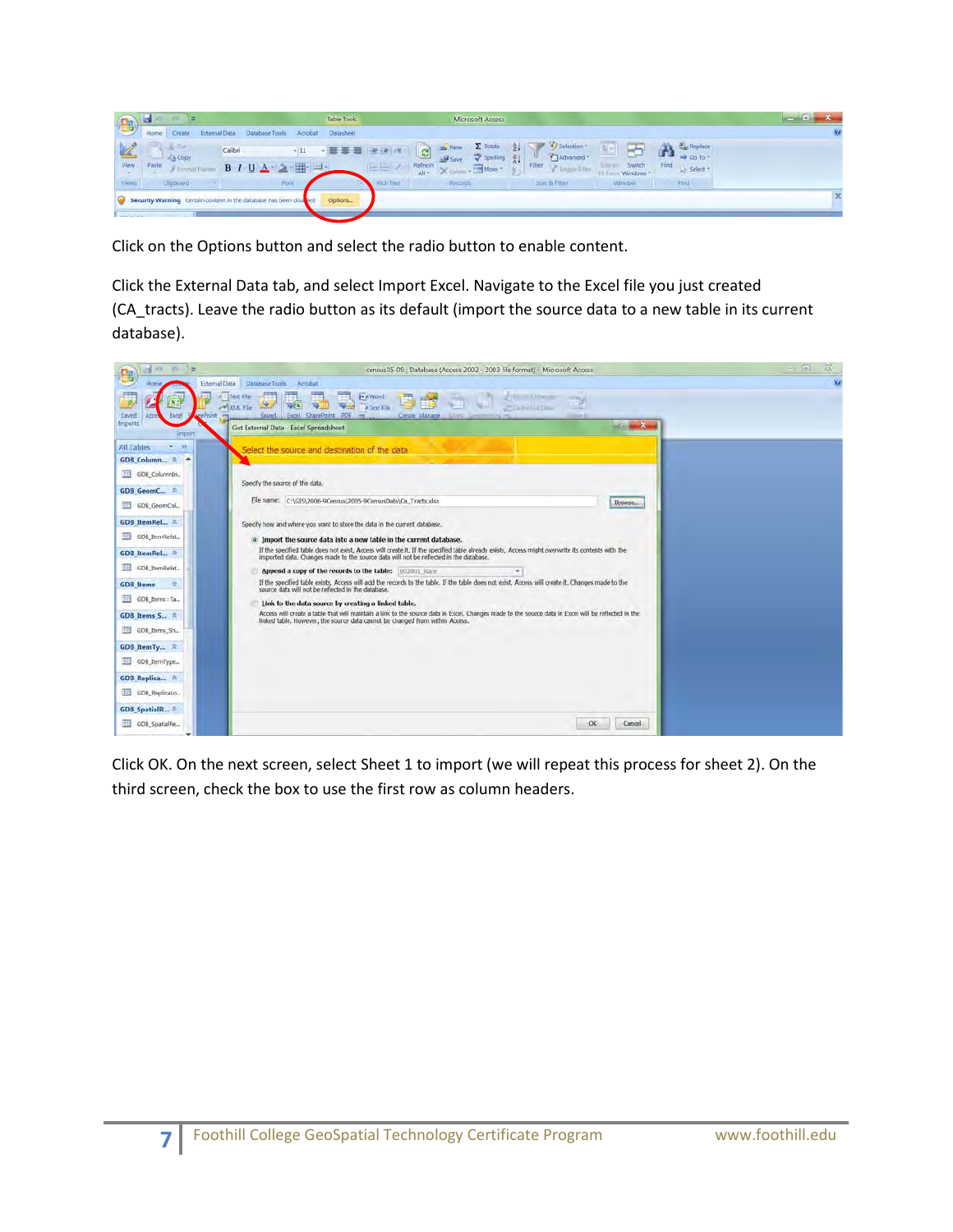| tabasa Tools.<br>Acrobat<br>Import Spreadsheet Wizard                                                             |                                                                                                                                                                            | $\overline{\phantom{a}}$ |
|-------------------------------------------------------------------------------------------------------------------|----------------------------------------------------------------------------------------------------------------------------------------------------------------------------|--------------------------|
|                                                                                                                   | Microsoft Access can use your column headings as field names for your table. Does the first row specified contain column headings?<br>√ First Row Contains Column Headings |                          |
| 1 0000001<br>2 0000002<br>3 0000003<br>4 0000004<br>5 0000005<br>6 0000006<br>7 0000007<br>8 0000008<br>9 0000009 | LOGRECNO GEOID LINK<br>iО6<br>56<br>06<br>06<br>06<br>06<br>06<br>O <sub>E</sub><br>öő.                                                                                    | ≛                        |
| 100000010<br>110000011<br>120000012<br>130000013<br>140000014<br>150000015<br>160000016                           | 06<br>bє.<br>06<br>06001<br>06003<br>06005<br>06007                                                                                                                        | ۰                        |

Click next twice more. In the last step, name the spreadsheet LOGREC\_CTID\_LINK.

| ase Tools<br>Acrobat | <b>EB</b> Import Spreadsheet Wizard  |                                                                     |          |        | $\mathbf{x}$  |
|----------------------|--------------------------------------|---------------------------------------------------------------------|----------|--------|---------------|
|                      |                                      | That's all the information the wizard needs to import your data.    |          |        |               |
|                      | Import to Table:<br>LOGREC_CTID_LINK |                                                                     |          |        |               |
|                      |                                      |                                                                     |          |        |               |
|                      |                                      | I would like a wizard to analyze my table after importing the data. |          |        |               |
|                      |                                      | Cancel                                                              | $<$ Back | Next > | <b>Einish</b> |

Repeat the above steps for Sheet 2 on the excel spreadsheet. Name Sheet 2 something identifiable based on the data you imported (in this case First\_Ancestry)

#### **Defining data relationships**

From the Database Tools tab, click on Relationships

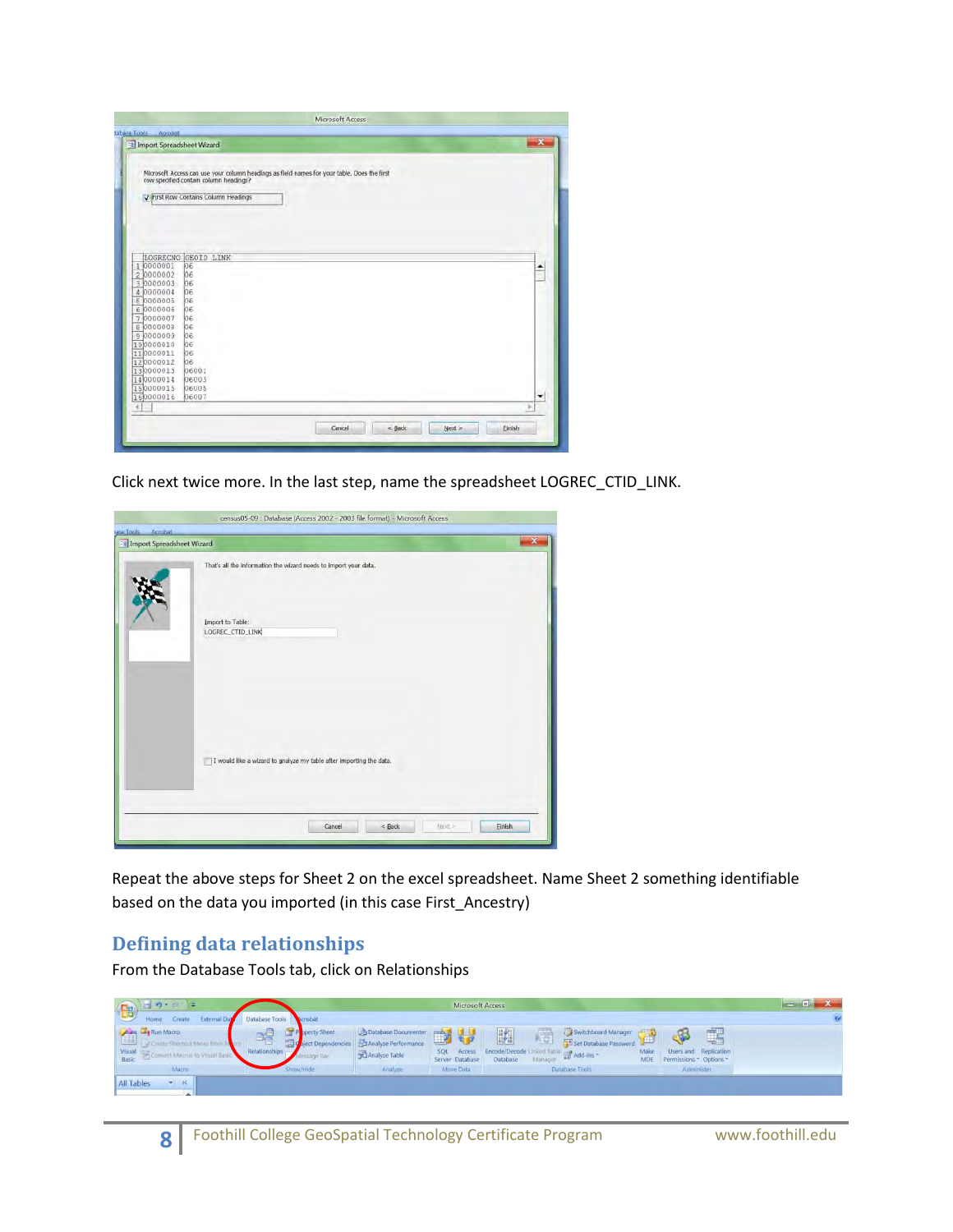Use the wizard that is opened to select the TIGER line file *tl\_2009\_06\_tract00* and *LOGREC\_CTID\_LINK*. Click on CTIDFP00 in *tl\_2009\_06\_tract00* and drag it to *GEOID\_LINK* in LOGREC\_CTID\_LINK.



The Edit Relationships window will open. Click on Join Type. Select *Option 2: Include ALL records from 'tl\_2009\_06\_tract00' and only those records from 'LOGREC\_CTID\_LINK' where the joined fields are equal.*

Click Ok, to close the Join Properties window, then Create in the Edit Relationships window.

| Database Tools<br>Acrobat<br>ernal Data<br>Hide Table<br>Direct Relationships<br>port<br>Show<br><b>BE All Relationships</b><br>Table<br>Relationships | Relationship Tools<br>Design<br>Close                                                                                                                                                                        | Microsoft Access                                                                                                                                                                                                                                                                                                                                                                                                         |
|--------------------------------------------------------------------------------------------------------------------------------------------------------|--------------------------------------------------------------------------------------------------------------------------------------------------------------------------------------------------------------|--------------------------------------------------------------------------------------------------------------------------------------------------------------------------------------------------------------------------------------------------------------------------------------------------------------------------------------------------------------------------------------------------------------------------|
| Relationships                                                                                                                                          |                                                                                                                                                                                                              | 33<br>뀢<br><b>Edit Relationships</b>                                                                                                                                                                                                                                                                                                                                                                                     |
| LOGREC CTID UNK<br>$\sqrt{2}$<br>LOGRECNO<br>GEOID LINK                                                                                                | H 7009-06 tract00<br>OBJECTID<br>Shape<br>STATEFP00<br><b>COUNTYFP00</b><br>TRACTCE00<br>CTIDEPDO<br>NAMEDO<br>NAMELSAD00<br>MTFCC00<br><b>FUNCSTATO0</b><br>ALANDOO<br><b>AWATEROO</b><br><b>INTPTLATOO</b> | Table/Query:<br>Related Table/Query:<br>Create.<br># 2009 05 tract00 = LOGREC CTID LINK<br>۰<br>Cancel<br>CTIDFP00<br>* GEOID LINK<br>٠<br>Join Type<br>Enforce Referential Integrity<br>Cascade Update Related Fields<br>Cascade Delete Related Records<br>Relationship Type:<br>Indeterminate                                                                                                                          |
|                                                                                                                                                        | INTPTLON00<br>Shape Length<br>Shape Area                                                                                                                                                                     | $-12$<br>$\mathbf{x}$<br>Join Properties<br>1: Only include towe where the towed fields from both tables are<br>Include ALL records from 'tl 2009 06 tract00' and only those<br>$Q = 2$<br>records from 'LOGREC_CTID_LINK' where the joined fields are<br>equal.<br>Atl records from LOGREC CTID LIMP - Anny those<br>35 Days<br>records from 'tl_2009_06_tract00' where the joined fields are<br>equal.<br>OK<br>Cancel |

Close the Relationships window (click the X in the upper right corner). You will be asked if you want to save the relationships. Say yes.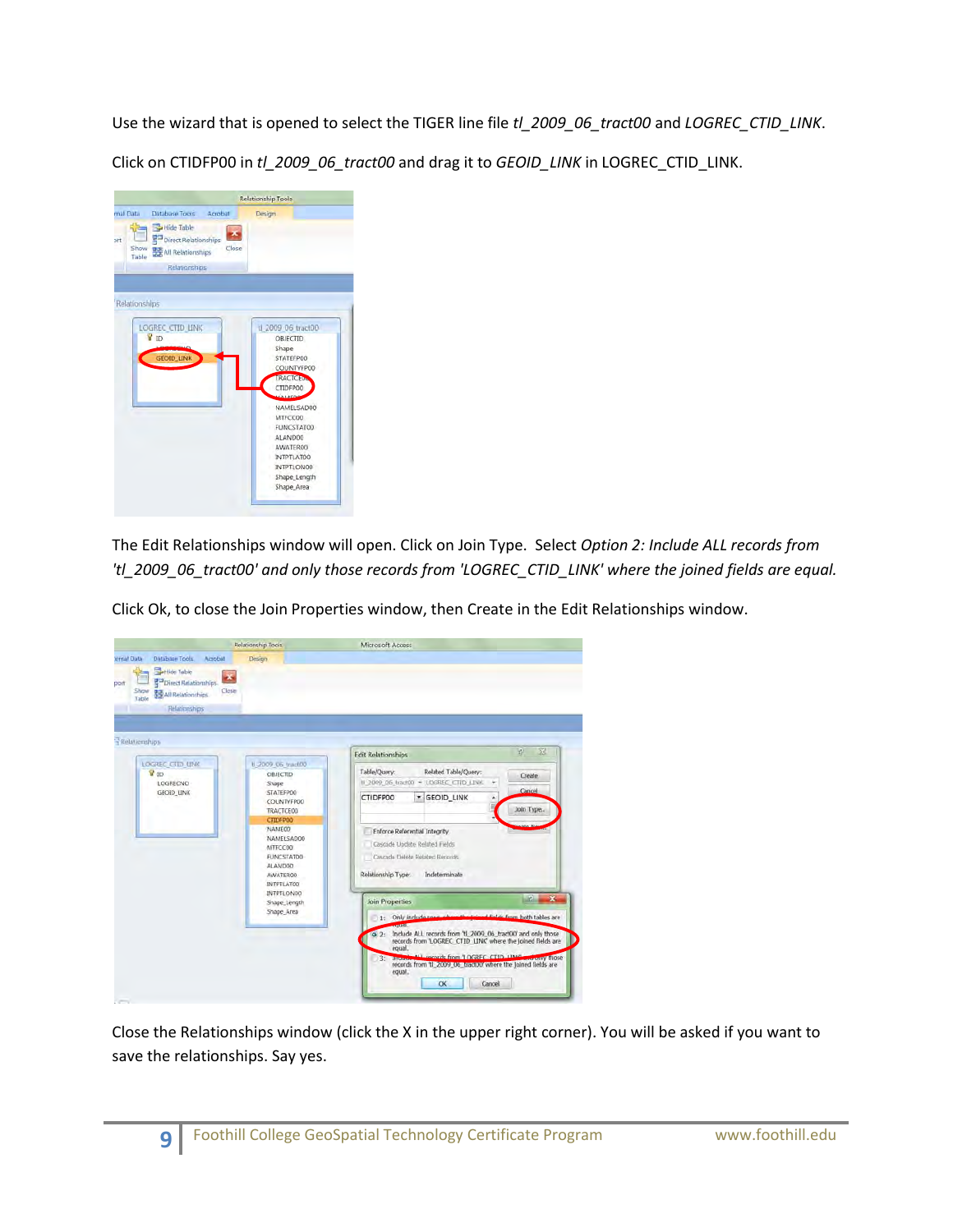### **Appending TIGER data with LOGRECNO**

We are next going to create a new table that has the TIGER data appended with the logical record numbers.

Under the Create tab, select Query Design



Select *tl\_2009\_06\_tract00* and *LOGREC\_CTID\_LINK*. Next, select all the fields from tl\_2009\_06\_tract00. You can most easily do this by clicking on the first field (OBJID) and holding down the shift key and clicking on the last field (Shape Area). Then drag and drop these into the boxes below. Finally, drag and drop LOGRECNO from LOGREC\_CTID\_LINK into the last open field.



Next, click on 'Make table'. Give the table a temporary name (tl\_2009\_TEMP). Then click on 'Run'.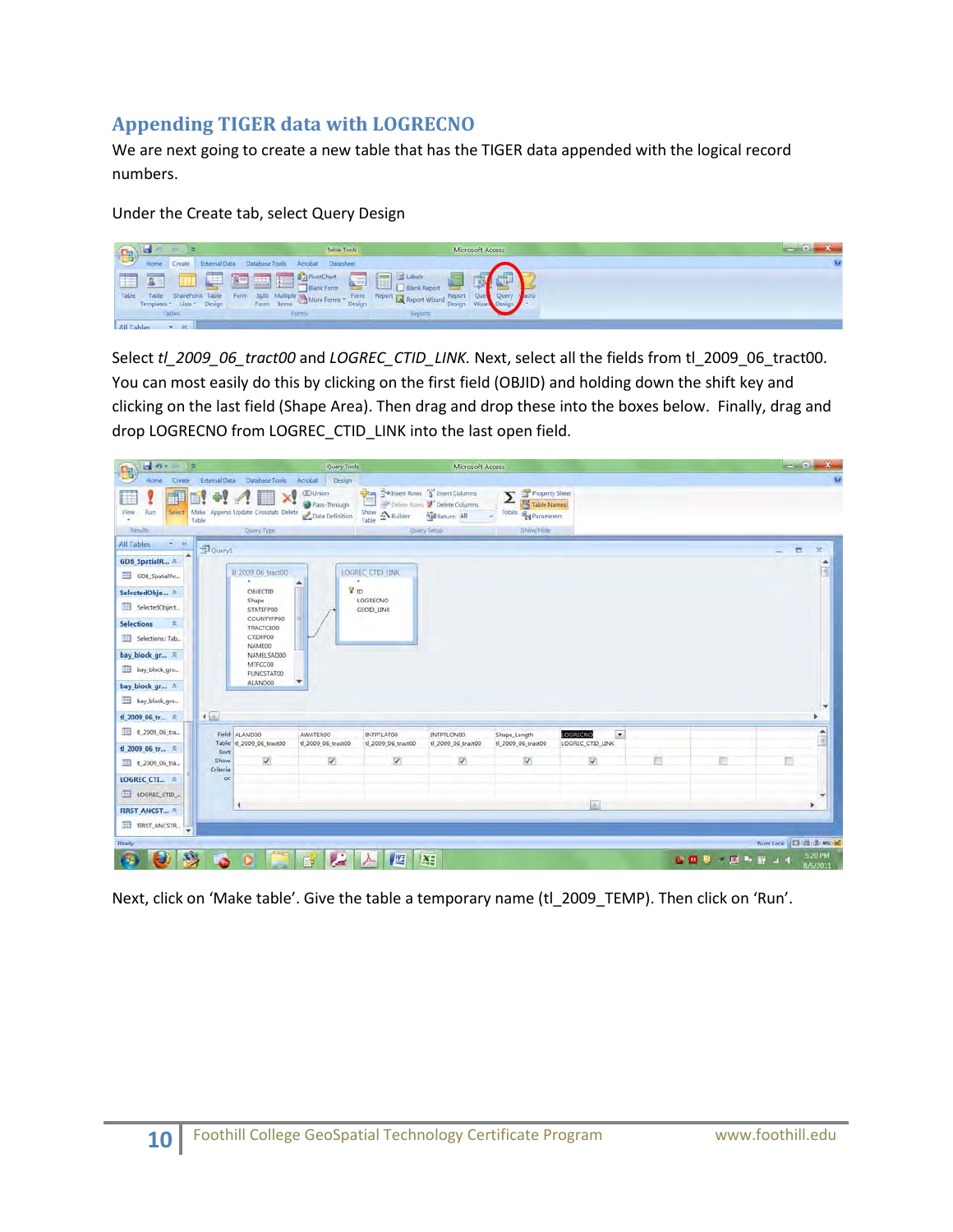| $-9.0$<br>P.                 |                                                | Query Tools                                        |                                           | Microsoft Access                                                                                         |                                                                                |                                                |             | $= 0$              | $\mathbb{Z}$            |
|------------------------------|------------------------------------------------|----------------------------------------------------|-------------------------------------------|----------------------------------------------------------------------------------------------------------|--------------------------------------------------------------------------------|------------------------------------------------|-------------|--------------------|-------------------------|
|                              | mai Data Database Tools                        | Acrobat<br>Design                                  |                                           |                                                                                                          |                                                                                |                                                |             |                    | $\overline{\mathbf{g}}$ |
| Make<br>Resu                 | nd Update Crosstab Delete<br>ADD<br>Query Type | <b>CD Union</b><br>Pass-Through<br>Data Definition | $-5 -$<br>Show A Builder                  | Talnsert Rows & Insert Columns<br>Delivie Rays M Delete Columns<br><b>Nat Return: All</b><br>Query Setup | Property Sheet<br>Σ<br>Table Names<br>Totals <b>Bol</b> Parameters<br>Show/Hde |                                                |             |                    |                         |
| ÷<br>All Tables<br><b>RK</b> | Flouery1                                       |                                                    |                                           |                                                                                                          |                                                                                |                                                |             | ь                  | $\bar{\mathbf{x}}$      |
| GDB_SpatialR *               |                                                |                                                    | Make Table                                |                                                                                                          |                                                                                | -21-4<br>$\mathbf{x}$                          |             |                    |                         |
| GDB_SpatialRe_               | Il 2009 06 Iract00                             | LOGREC (                                           | Make New Table                            |                                                                                                          |                                                                                | OK                                             |             |                    |                         |
| SelectedObje *               | OBJECTID                                       | T <sub>D</sub>                                     | <b>a</b> Current Database                 | Table Name: tl 2009-temp                                                                                 |                                                                                | $\bullet$<br>Cancel                            |             |                    |                         |
| SelectedObject               | Shape<br><b>STATEFPOO</b>                      |                                                    | LOGR<br>Another Database:<br><b>GEOID</b> |                                                                                                          |                                                                                |                                                |             |                    |                         |
| <b>Selections</b><br>文       | COUNTYFP00<br><b>TRACTCE00</b>                 |                                                    | Fill Urran                                |                                                                                                          |                                                                                |                                                |             |                    |                         |
| Selections: Tab.             | CTIDFPOO                                       |                                                    |                                           |                                                                                                          |                                                                                | Browse                                         |             |                    |                         |
| bay block gr *               | NAMEOO<br>NAMELSADOO                           |                                                    |                                           |                                                                                                          |                                                                                |                                                |             |                    |                         |
| bay_block_gro_               | MTFCC00<br>FUNCSTAT00                          |                                                    |                                           |                                                                                                          |                                                                                |                                                |             |                    |                         |
| bay block gr *               | ALANDOO                                        |                                                    |                                           |                                                                                                          |                                                                                |                                                |             |                    |                         |
| bay_block_gro_               |                                                |                                                    |                                           |                                                                                                          |                                                                                |                                                |             |                    |                         |
| 4.4<br>tl 2009 06 tr *       |                                                |                                                    |                                           |                                                                                                          |                                                                                |                                                |             |                    |                         |
| tl_2009_06_tra               |                                                |                                                    |                                           |                                                                                                          |                                                                                |                                                |             |                    |                         |
| ti 2009 06 tr *              | Field: ALANDOO<br>Table: tl 2009 06 tract00    | AWATER00<br>tl_2009_06_tract00                     | INTPTLATO0<br>tl_2009_06_tract00          | INTPTLON00<br>ti_2009_06_tract00                                                                         | Shape_Length<br>tl 2009 06 tract00                                             | $\overline{ }$<br>LOGRECNO<br>LOGREC_CTID_LINK |             |                    | $\frac{1}{2}$           |
| tl_2009_06_tra               | Sort:<br>$\overline{\mathbf{v}}$<br>Show:      | V                                                  | $\overline{\mathsf{w}}$                   | $\overline{\mathcal{L}}$                                                                                 | V                                                                              | v                                              | m           |                    |                         |
|                              | Criberia:                                      |                                                    |                                           |                                                                                                          |                                                                                |                                                |             |                    |                         |
| LOGREC CTL., *               | or.                                            |                                                    |                                           |                                                                                                          |                                                                                |                                                |             |                    |                         |
| LOGREC CTID                  | ч                                              |                                                    |                                           |                                                                                                          |                                                                                | a.                                             |             |                    | ٠                       |
| FIRST ANCST R                |                                                |                                                    |                                           |                                                                                                          |                                                                                |                                                |             |                    |                         |
| FIRST_ANCSTR<br>÷            |                                                |                                                    |                                           |                                                                                                          |                                                                                |                                                |             |                    |                         |
| Ready                        |                                                |                                                    |                                           |                                                                                                          |                                                                                |                                                |             | Num Lock 2 & 1 von |                         |
|                              |                                                | 麘                                                  | 些                                         | A.                                                                                                       |                                                                                |                                                | ● 歴史→ 歴み寄せす |                    | 5:22 PM<br>8/5/2011     |

Close the query. You will be asked if you want to save it. Click No.

Finally, you will need to rename the tables. Right click on the original TIGER line file table (tl\_2009\_06\_tr00) and select *rename*. Rename it to tl\_2009\_06\_ORIG. Next, rename the table that has the logical record number appended to it, to the name of the original TIGER line file table (tl\_2009\_06\_tr00).

|                             |             | $-300$ $-60$ $-2$                  |                                 |                 |                  |                                                                 | Microsoft Access                                |                                                       |                                              |                                                         | $= 0$<br>$\mathbf{x}$ |
|-----------------------------|-------------|------------------------------------|---------------------------------|-----------------|------------------|-----------------------------------------------------------------|-------------------------------------------------|-------------------------------------------------------|----------------------------------------------|---------------------------------------------------------|-----------------------|
| B                           | Home        | Create                             | External Data<br>Database Tools | Acrobat         |                  |                                                                 |                                                 |                                                       |                                              |                                                         | $\mathbf{G}$          |
| $\frac{\sqrt{2}}{\sqrt{2}}$ | 中山<br>Paste | $\frac{1}{26}$ Cut<br><b>Copy</b>  | Format Painter B I U A          | 医套通<br>  用<br>E | 運送 H-<br>EEZ     | Ey New<br>ø<br><b>Save</b><br>Befresh<br>All<br>X Delete - 1400 | $\Sigma$ Totals<br>$-211$<br>spelling<br>$12 -$ | Selection<br>₩<br>El Advanced<br>Filter Toggle Filter | 回<br>臣<br>Size to Switch<br>Fit Form Windows | Replace<br>A<br>$\Rightarrow$ Go Ta -<br>Find<br>Select |                       |
| Views.                      |             | Clipboard<br>10                    |                                 | Font            | <b>Rich Text</b> | Records                                                         |                                                 | Sort & Filter                                         | Window                                       | Find                                                    |                       |
| All Tables<br>SelectedOl    |             | <b>Depend</b><br>Design View       |                                 |                 |                  |                                                                 |                                                 |                                                       |                                              |                                                         |                       |
| Select                      |             | Import<br>Export                   | ٠<br>٠                          |                 |                  |                                                                 |                                                 |                                                       |                                              |                                                         |                       |
| <b>Selections</b>           |             | Collect and Update Data via E-mail |                                 |                 |                  |                                                                 |                                                 |                                                       |                                              |                                                         |                       |
| Selecti                     |             | Rename                             |                                 |                 |                  |                                                                 |                                                 |                                                       |                                              |                                                         |                       |
| bay_block                   |             | Hide in this Group<br>Delete       |                                 |                 |                  |                                                                 |                                                 |                                                       |                                              |                                                         |                       |
| bay_bl                      |             | $\frac{1}{20}$ Cut                 |                                 |                 |                  |                                                                 |                                                 |                                                       |                                              |                                                         |                       |
| bay block                   |             | <b>Egy</b>                         |                                 |                 |                  |                                                                 |                                                 |                                                       |                                              |                                                         |                       |
| bay_bl <b>Barrier</b>       |             |                                    |                                 |                 |                  |                                                                 |                                                 |                                                       |                                              |                                                         |                       |
| tl_2009_06_tra              |             | tl_2009_06<br>Table Properties     |                                 |                 |                  |                                                                 |                                                 |                                                       |                                              |                                                         |                       |
| tl 2009 06 tr *             |             |                                    |                                 |                 |                  |                                                                 |                                                 |                                                       |                                              |                                                         |                       |

#### **Modifying data type**

As a last step in Access, you need to change the data type in the attribute table (in this case First Ancestry) from text to number.

Right click on the table name and select Design View.